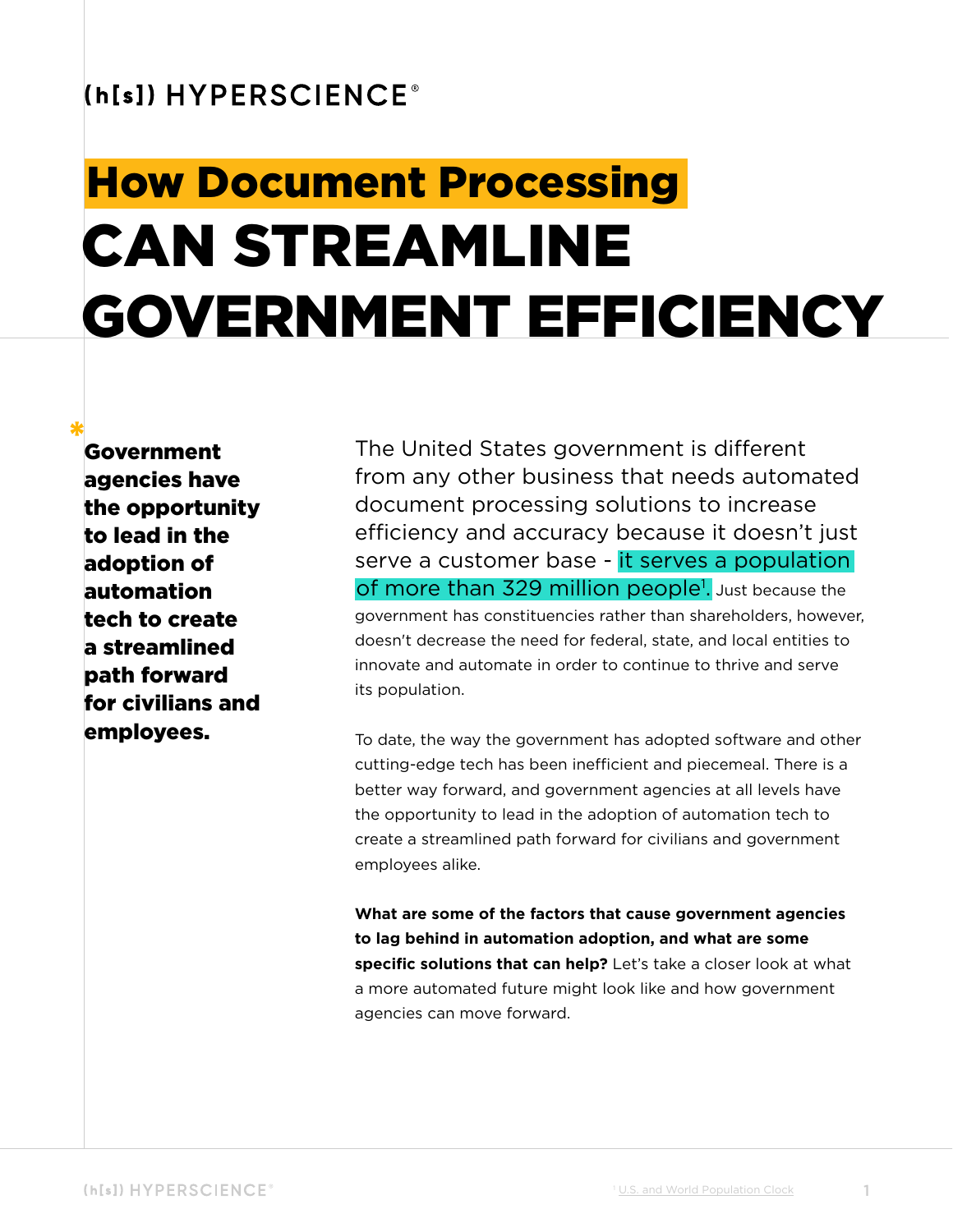### Legacy Pitfalls: Where Document Processing Solutions Can Help the Government Do More

**While private businesses have spent the last 20 years going through comprehensive digital transformation initiatives, government entities have lagged behind.** 

Modern is not exactly the word you think of when standing in the line at the DMV.

What the commercial space does today in terms of automating back-office work is hard for the government to do because of bureaucratic processes, legacy tech, and complicated administrative channels. As a result, the technology government agencies need to support faster processing, less manual errors, and quicker responses has not been adopted.

Some of the hurdles stem from policies that regulate correspondence between the government and its citizens, requiring, for example, that agencies respond to every citizen request and log and store a record of that interaction. As you can imagine, this creates mountains of paperwork and documentation without the capability for automation or digitization.

What's more, while private businesses can control how they receive information [e.g. form versioning, submission channels], most government agencies cannot legally require the population to go online and fill out forms digitally because not all citizens have Internet access.

**These paper-heavy processes are further complicated by legacy tech, which struggles to handle the variability and ambiguity inherent in real-world, hand-filled documents.** Because many [of these outdated tech solutions are rules-based](https://hyperscience.com/blog/an-intelligent-approach-to-document-processing/?utm_campaign=en-202010-webcontent-government-idp-guide&utm_medium=pdf &utm_source=webcontent&utm_content=intelligent_approach_processing), following "if this, then that" logic and requiring structured data inputs, they struggle to extract reliable data efficiently. When someone fills out a form and maybe drops a "g" below the line or writes outside of the [metaphorical and literal] box, legacy Optical Character [Recognition \[OCR\]](https://hyperscience.com/blog/acronyms-explained-idp-vs-ocr/?utm_campaign=en-202010-webcontent-government-idp-guide&utm_medium=pdf&utm_source=webcontent&utm_content=idp_ocr) software can't process the information.

of the 116 million  [Americans](https://hyperscience.com/blog/where-your-data-comes-from/) over 20%

50 do not use the internet

Source: [CMS Wire](https://www.cmswire.com/digital-workplace/the-elephant-in-the-digital-transformation-room-the-long-tail-of-legacy-tech/)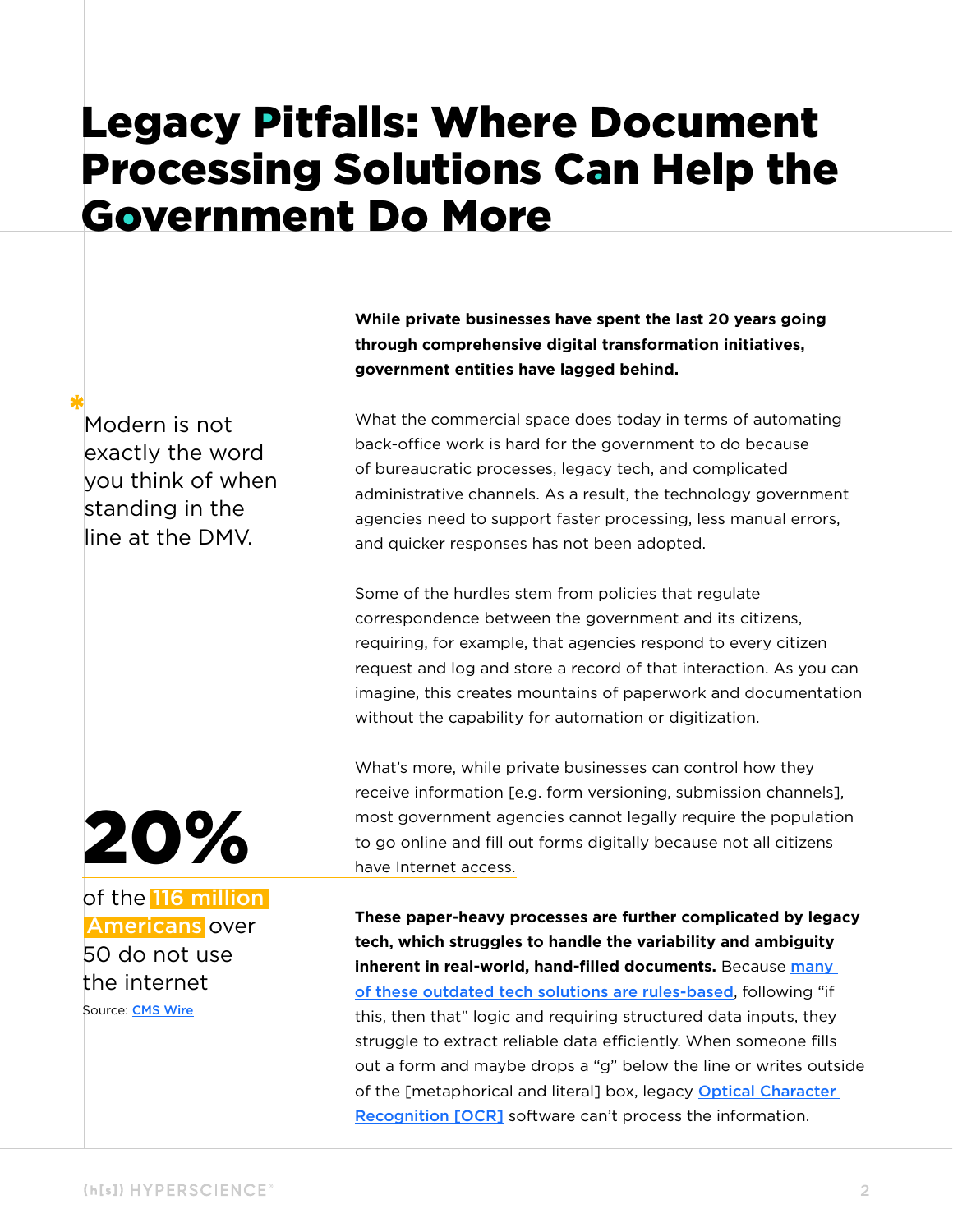Legacy OCR tech stumbles when faced with real world document conditions, including handwritten text, low resolution images, and text dropped below a line or written outside the box.

| PICA                                                                                     |                                                            | HEALTH INSURANCE CLAIM FORM<br>PICA                          |
|------------------------------------------------------------------------------------------|------------------------------------------------------------|--------------------------------------------------------------|
| 1. MEDICARE<br>MEDICAID<br>CHAMPUS<br>CHAMPVA                                            | GROUP<br>FECA<br>OTHER<br>HEALTH PLAN<br><b>BLK LUNG</b>   | to INSURED'S LD. NUMBER<br>(FOR PROGRAM IN ITEM 1)           |
| (Medicare #)<br>$(M^{c}\sigma^{c}cai\sigma\neq\theta)$<br>(Soonsor's SSN)<br>(VA File #) | (SSN or 10)<br>(SSN)<br>(1D)                               | R<br>710                                                     |
| 2. PATIENT'S NAME (Last Name, First Name, Middle Initial)                                | <b>3. PATIENT'S BIRTH DATE</b><br>SEX<br>MM<br>DD.<br>. YY | 4. INSURED'S NAME (Last Name, First Name, Middle Initial)    |
| ONI<br>5. PATIENT'S ADDRESS (No., Street)                                                | OS<br>$\mathcal{R}^{\prime}$<br>$\bigcirc$ lo              | Bill<br>$T_{OML}$                                            |
|                                                                                          | 6. PATIENT RELATIONSHIP TO INSURED                         | 7. INSURRO'S<br>ADDRESS (No., Street)                        |
| Concy Bland Pr<br>CITY<br><b>STATE</b>                                                   | Salt<br>Spouse<br>Other<br><b>PATIENT STATUS</b>           | 341<br>Coney Island D                                        |
| nv<br>Brooklyn                                                                           | Single<br>Marrioti   N<br>Other                            | CITY<br><b>STATE</b><br>TION<br>Brooklyn                     |
| ZIP CODE<br>TELEPHONE (Include Area Code)                                                | Employed -<br>Full-Time<br>Part-Timer                      | ď<br>ZIP CODE<br>TELEPHONE (INCLUDE AREA CODE)<br>s          |
| $(121)$ 378-4545<br>10012                                                                | Sturient<br>Student                                        | $\frac{\alpha}{\alpha}$<br>(21) 378-4545<br>2012             |
| 9. OTHER INSURED'S NAME (Last Name, First Name, Middle Initial)                          | 10. IS PATIENT'S CONDITION RELATED TO:                     | 11. INSURED'S POLICY GROUP OR FECA NUMBER<br>z               |
| a. OTHER INSURED'S POLICY OR GROUP NUMBER                                                |                                                            | 10012187<br>٥<br>ш                                           |
|                                                                                          | a. EMPLOYMENT? (CURRENT OR PREVIOUS)                       | NSUR<br>a. INSURED'S DATE OF BIRTH<br><b>SEX</b><br>DD       |
| <b>b. OTHER INSURED'S DATE OF BIRTH</b><br><b>SEX</b>                                    | <b>N</b> <sub>NO</sub><br><b>b. AUTO ACCIDENT?</b>         | MX<br>$O(G \cup Y)$<br>81                                    |
| DD.<br>MM<br>. YY<br>M                                                                   | PLACE (State)<br>YES                                       | <b>b. EMPLOYER'S NAME OR SCHOOL NAME</b><br>$\circ$<br>z     |
| c. EMPLOYER'S NAME OR SCHOOL NAME                                                        | ∨⊠<br>c. OTHER ACCIDENT?                                   | Trinity<br>ď<br>c. INSURANCE PLAN NAME OR PROGRAM NAME       |
|                                                                                          | <b>INNO</b><br><b>TES</b>                                  | 쁟                                                            |
| d. INSURANCE PLAN NAME OR PROGRAM NAME                                                   | 10d. RESERVED FOR LOCAL USE                                | C-TAC<br>ď<br>d. IS THERE ANOTHER HEALTH BENEFIT PLAN?<br>a. |

With the ability to automate highly repetitive tasks and enforce process, [Robotic Process Automation \[RPA\].](https://hyperscience.com/blog/integrating-with-rpa/?utm_campaign=en-202010-webcontent-government-idp-guide&utm_medium=pdf&utm_source=webcontent&utm_content=acronyms_explained_rpa) has also gained popularity in recent years. And while RPA can automate existing, well-defined tasks and processes, for it to be effective, it requires structured, machine-readable data that can be easily manipulated. However, it cannot process and extract unstructured data inputs, such as documents, PDFs, emails, images and more. **This makes RPA a partial solution that needs to be supplemented with intelligent, AI technologies.** 

#### Legacy tools are simply not equipped to process the diverse, real world documents government agencies receive at the high volumes they receive.

However, while some organizations may think they're at the beginning stages of automating manual processes, in reality they're left with 4-, 5-, or even 10-point software solutions that require unnecessary manual oversight or intervention. This stunts the overall return on investment.



**For example,** if a government agency receives a form that is filled out in red ink, it's put into **system A**; and if a form is filled out with blue ink, it's put into **system B**; and if one has blue-ink cursive on it, it's put into **system F**.

The good news is that ever-evolving advances in Artificial Intelligence — and Machine Learning, specifically — are bridging the gap between human understanding and machine processing, transforming the first mile of data processing. This enables government agencies and leaders to **reduce manual work** and **unlock efficiency gains**, rather than unknowingly continuing to contribute to the data processing backlog.

There are challenges to digitizing and automating government processes across the board.

#### **But that doesn't mean we can't do better.**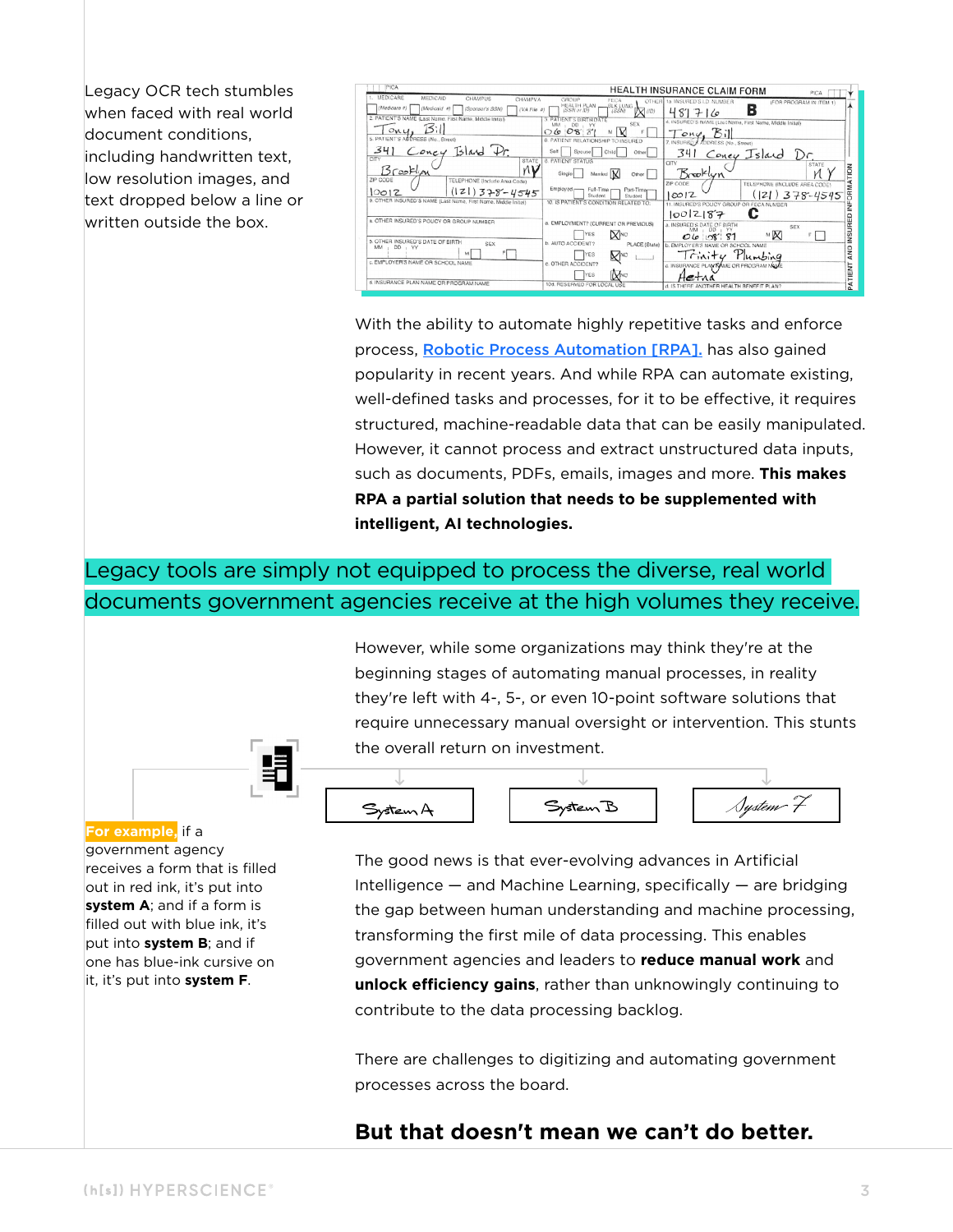## What's Next for the Government

Many government agencies are setting up internal technology advancement arms. These programs to help government agencies adopt technology faster and with better understanding. For example:

- \* **The Presidential Innovation Fellows2** Program recruits and places workers from Deloitte, Lockheed, IBM and other innovative, forward-leaning, technical organizations inside government agencies.
- \* **The General Services Administration created a [Center of](https://hyperscience.com/library/guides/how-to-build-an-automation-center-of-excellence-coe/?utm_campaign=en-202010-webcontent-government-idp-guide&utm_medium=pdf&utm_source=webcontent&utm_content=) Excellence [CoE]<sup>3</sup>** where they train both government and public sector employees on how to think about high-level automation and where ML is going.

Similarly, some technical government teams who don't own the actual budget or efficiencies of a department are tasked with helping an agency grow by aiding in the search, evaluation, and advancement of new tech initiatives.

**There's great momentum building as governmental entities continue improving by continuing to learn what technology to adopt that will lead to using taxpayer money more effectively.**

With more pressure from the top, and more boots on the ground willing to adopt and integrate new technologies, the government can catch up with the demand. And, taking cues from other private [CoEs](https://hyperscience.com/library/guides/how-to-build-an-automation-center-of-excellence-coe/?utm_campaign=en-202010-webcontent-government-idp-guide&utm_medium=pdf&utm_source=webcontent&utm_content=) could add thought leadership to the growing need for automation in government.

**Where and how can automated solutions add value? And which automation tools and technologies are right for the job?**

### 13.2%

of employee time is spent on work employees consider low-value. Across the government, this represents approximately **500 million hours** spent each year performing low-value work.

Source: [Performance.gov](https://www.performance.gov/liberating-fed-employees-from-low-value-work-underway/)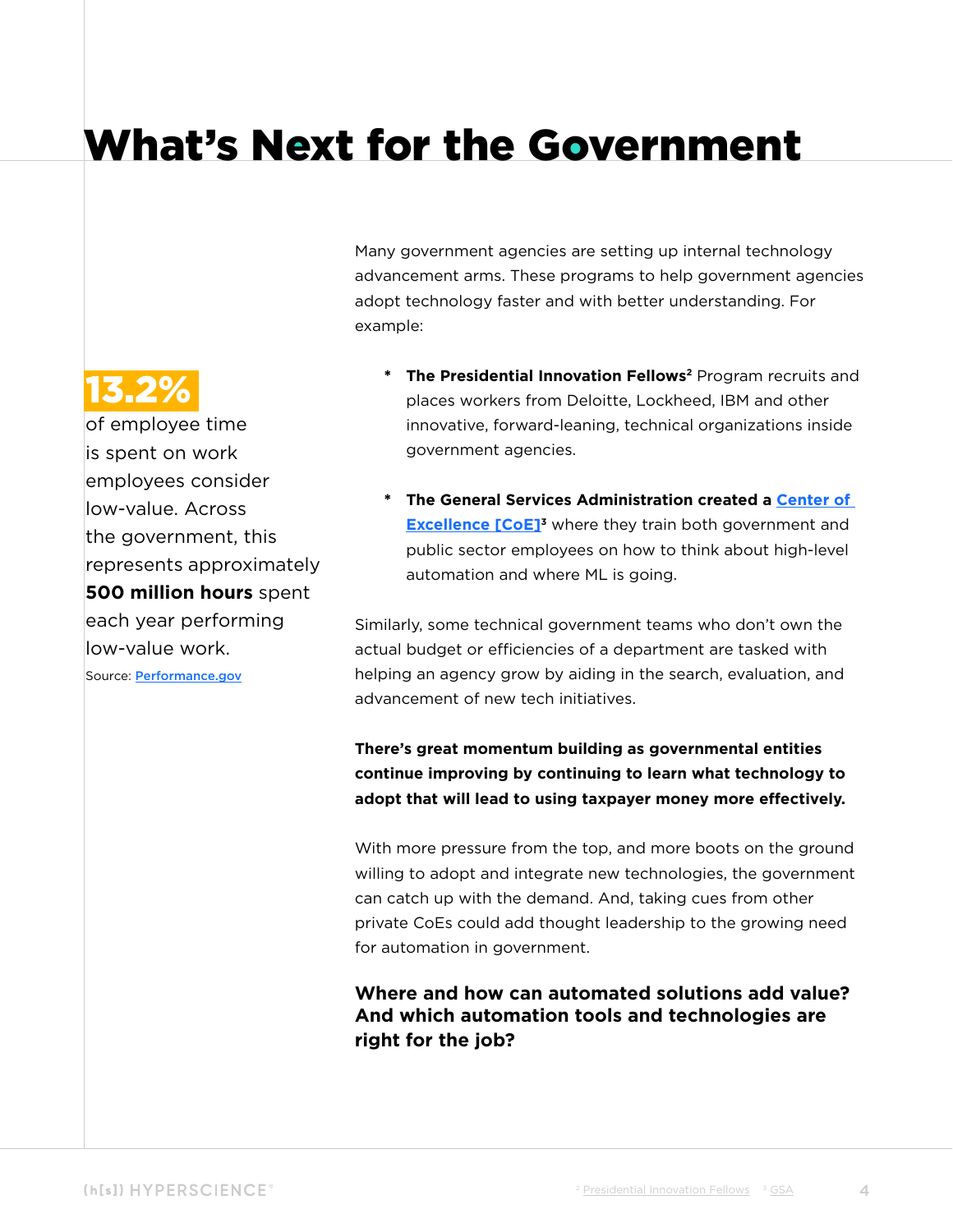# 3 Keys for Intelligent Document Processing in Government

[According to Everest Group,](https://hyperscience.com/blog/everest-group-idp-peak-matrix-2020/?utm_campaign=en-202010-webcontent-government-idp-guide&utm_medium=pdf&utm_source=webcontent&utm_content=) Intelligent Document Processing [IDP] solutions capture data from documents [e.g., email, text, PDF, and scanned documents], categorizes, and extracts relevant data for further processing, leveraging AI technologies such as computer vision, OCR, Natural Language Processing [NLP], and Machine/Deep Learning.

[Leading IDP solutions](https://hyperscience.com/library/guides/how-to-choose-an-idp-solution/?utm_campaign=en-202010-webcontent-government-idp-guide&utm_medium=pdf&utm_source=webcontent&utm_content=) read documents efficiently and extract relevant data accurately, involving humans only when necessary. This solves the critical, "step zero" problem of getting data off a page so it can be used by various applications.

3 major value drivers of integrating IDP solutions, like Hyperscience, into government agencies, offices, and processes are:



**The ability to answer citizens faster -** Managing growing document backlogs while providing citizens with the services they need is no small feat. And serving citizens correctly can take time, especially with dated, paper-driven processes like invoice processing.

**By deploying an IDP solution that can read, process, and output relevant, accurate data quickly, citizens will be able to stay more connected and informed; getting the answers or critical services they need faster.**

[Establish a framework to understand Intelligent Document](https://hyperscience.com/library/guides/how-to-choose-an-idp-solution/?utm_campaign=en-202010-webcontent-government-idp-guide&utm_medium=pdf&utm_source=webcontent&utm_content=)  Processing, evaluate vendors, and select the right tech and solution - for your needs.

**[Download the E-Book](https://hyperscience.com/library/guides/how-to-choose-an-idp-solution/?utm_campaign=en-202010-webcontent-government-idp-guide&utm_medium=pdf&utm_source=webcontent&utm_content=)**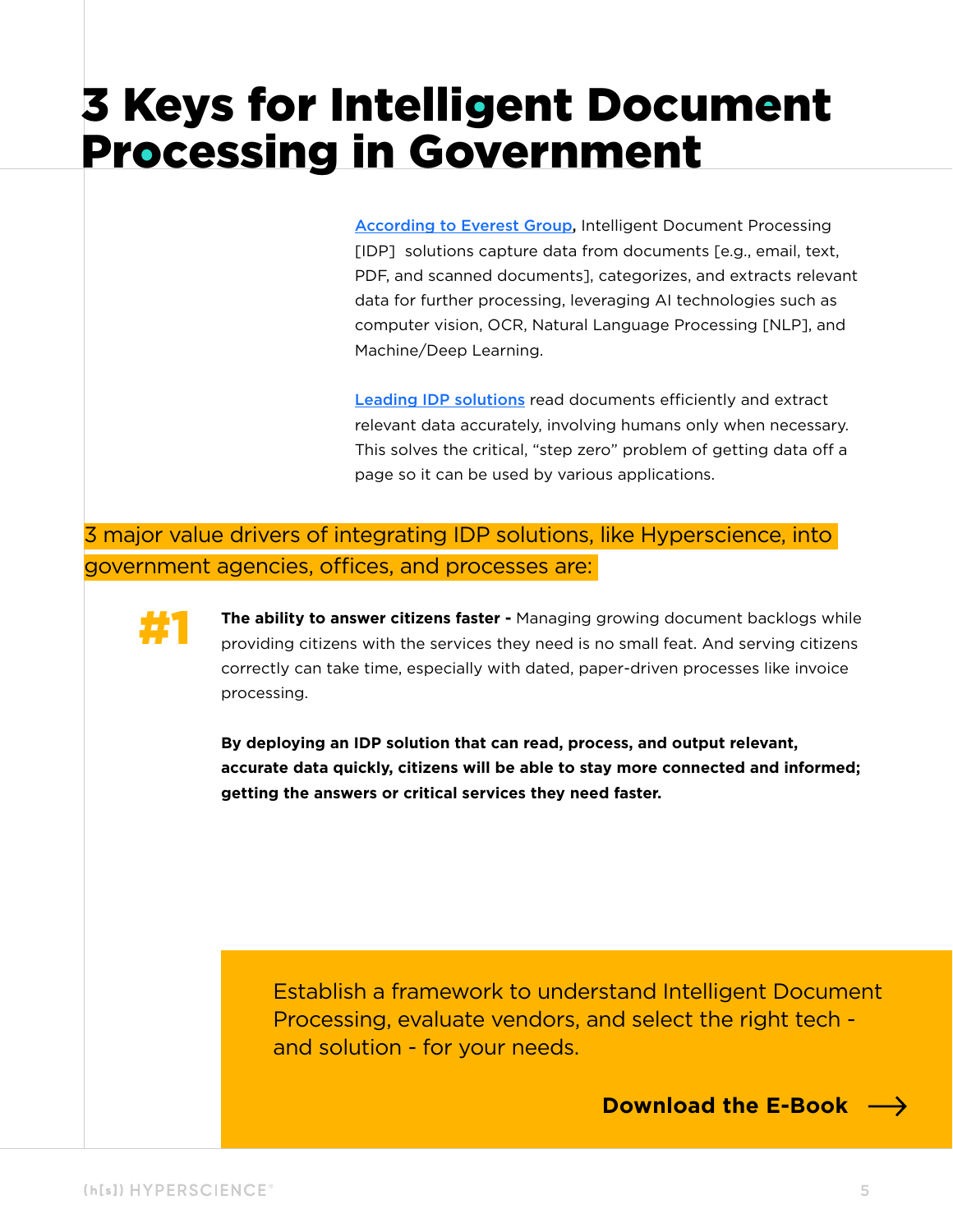### #2

**Historical record access and analysis -** One of the biggest things government agencies do is collect data. [It's suggested that the Department of Defense and](https://fcw.com/articles/2020/08/18/comment-garland-put-forms-to-work.aspx)  [the General Services Administration alone have well over 10,000 forms poised for](https://fcw.com/articles/2020/08/18/comment-garland-put-forms-to-work.aspx)  [download.](https://fcw.com/articles/2020/08/18/comment-garland-put-forms-to-work.aspx) The inconsistency of documents prevents this data being analyzed to scale as there aren't enough employees to read, key, and process every piece of information.

IDP can help process and extract information from different types of historical, archived documents. By unlocking the data in these documents and creating an analytical database, private and public entities will be able to analyze historical trends.



**Improving record management and compliance -** A record is anything that is a transaction with an agency, and all of these documents need to be stored in a manner that is compliant with federal regulations.

IDP software is one of the only adept solutions that will help government agencies convert and digitize these paper files quickly and accurately.

For [TD Ameritrade](https://hyperscience.com/customers/tdameritrade-further-client-experience/?utm_campaign=en-202010-webcontent-government-idp-guide&utm_medium=pdf&utm_source=webcontent&utm_content=TDA) deploying their solution quickly and getting it in place so the machine can start learning and improving was key.



*"From when we signed the agreement [with Hyperscience] to when we started to see data flow through, it was a matter of 5-6 weeks. On an initial pilot, that just doesn't usually happen. That's rare in tech. People enjoy seeing results. We do it in our daily lives all the time and it's no different in our corporate lives. We want to see things come together and have positive outcomes and being able to do that quickly is just another feather in the cap."* 

**- Sean Van Moorleghem, Managing Director, Head of Clearing Technologies, TD Ameritrade**

#### **[Read the full TD Ameritrade story](https://hyperscience.com/customers/tdameritrade-further-client-experience/?utm_campaign=en-202010-webcontent-government-idp-guide&utm_medium=pdf&utm_source=webcontent&utm_content=TDA)**